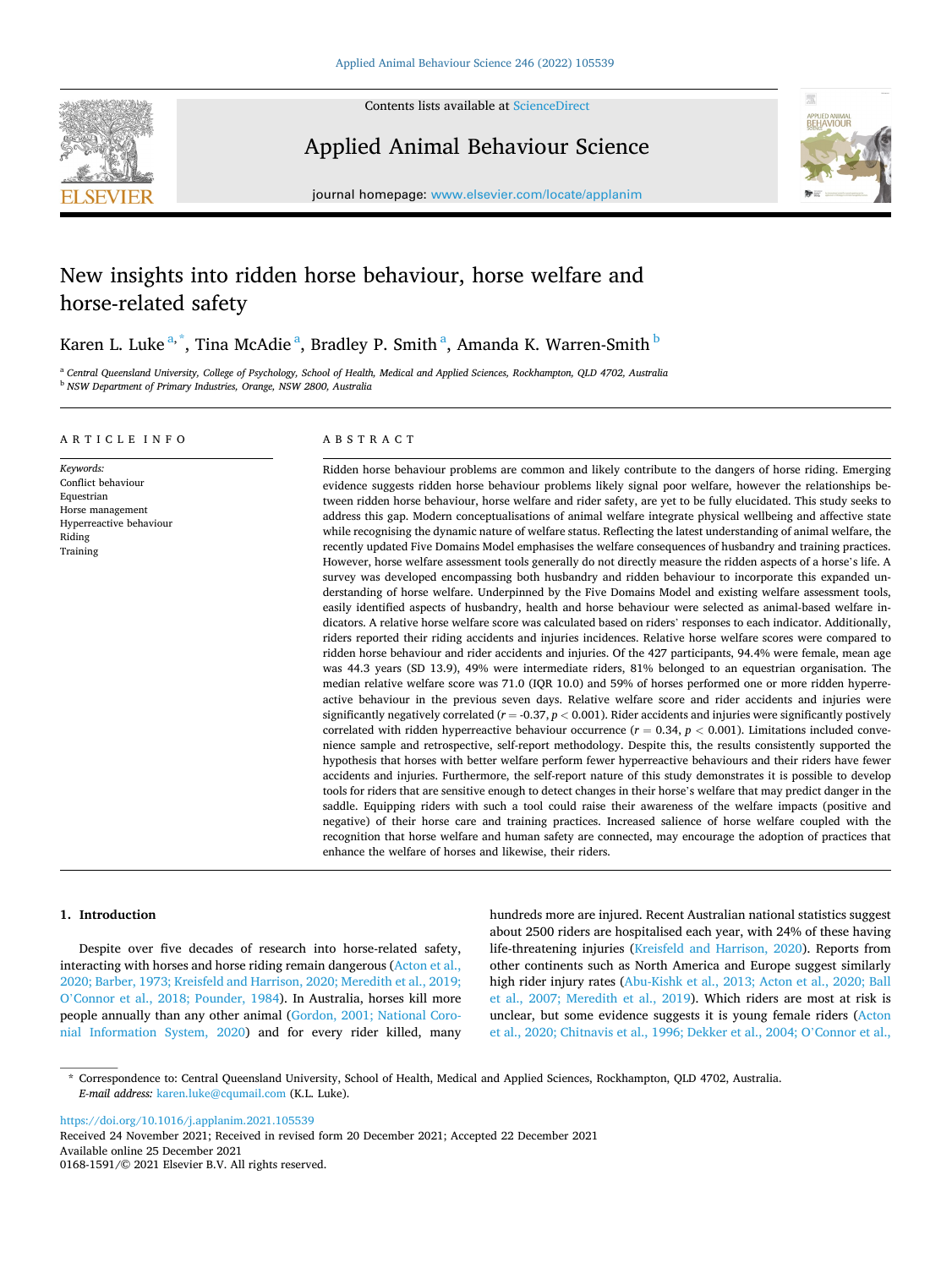[2018\)](#page-6-0), followed by older, experienced riders ([Ball et al., 2007; Kruger](#page-6-0)  [et al., 2018; Meredith et al., 2018\)](#page-6-0), while others found all riders to be at risk [\(Abu-Zidan and Rao, 2003](#page-6-0)). The most common cause of injury while riding is falling from horses (Ball et al., 2007; O'[Connor et al., 2018](#page-6-0)), with several authors suggesting horse behaviour is responsible for many falls [\(Hawson et al., 2010; Warren-Smith and McGreevy, 2008\)](#page-6-0), beyond that, little has been published.

While further investigation is needed to determine why horse riding is so dangerous, it is known that potentially dangerous ridden horse behaviours are common [\(Hockenhull and Creighton, 2013\)](#page-6-0) and a suggested cause of rider falls (Ball et al., 2007; O'[Connor et al., 2018](#page-6-0)). Ridden horse behaviours such as bucking, bolting, and spooking, are examples of hyperreactive behaviour that are often categorised as conflict behaviours (see [McGreevy et al. \(2005\)](#page-6-0) for a comprehensive list of conflict behaviours and their definitions). Hyperreactive behaviour can arise from poor training that causes confusion or pain (meaning riders can inadvertently train their horses to be hyperreactive), or it can be a response to stress or pain caused by injury, ill-fitting tack, unbalanced or heavy riders ([Borstel et al., 2017\)](#page-6-0). Studies have also shown use of conflicting equipment such as spurs and harsh bits are related to hyperreactive behaviour ([Condon et al., 2021\)](#page-6-0). Irrespective of the cause, hyperreactive behaviour likely signals a welfare problem for the horse (McLean and Christensen, 2017; Ödberg and Bouissou, 1999). Despite this, hyperreactive behaviours are regularly misinterpreted by riders as misbehaviour or 'disrespect' and often result in harsher or more intense training, or in some cases euthanasia of the horse  $\ddot{\text{O}}$ dberg and Bouissou, [1999\)](#page-7-0). Several authors have identified that misinterpreted horse behaviour is one of the most significant welfare issues facing horses ([Hall et al., 2013; Horseman, 2017; Mellor, 2020](#page-6-0)).

The most recent update of the Five Domains Model [\(Mellor et al.,](#page-6-0)  [2020\)](#page-6-0) represents an integrated approach to animal welfare that encompasses the three, broad philosophical approaches to animal welfare: animal health and functioning; minimisation of negative affective states, for example pain or stress; and allowing animals to live, as closely as possible, in their natural state [\(Fraser, 2009](#page-6-0)). Such an approach recognises that striving for optimal welfare in an animal is a complex, ongoing, dynamic process [\(Luke et al., 2022](#page-6-0)). Although some authors recognise that the ridden and husbandry aspects of a ridden horse's life are likely to be equal contributors to a horse's welfare ([Borstel et al.,](#page-6-0)  [2017; McLean and Christensen, 2017](#page-6-0); [Mellor et al., 2020\)](#page-6-0), currently no horse welfare assessment tool exists that captures the ridden component of the horse's life. To begin to address this gap, the Five Domains Model and existing welfare tools were leveraged to develop a ridden horse welfare survey. The survey was used to investigate the relationships between ridden horse behaviour, horse welfare and rider safety. It was hypothesised that horses with better relative welfare scores would perform fewer hyperreactive behaviours and have riders that reported fewer accidents and injuries. It was further hypothesised that less hyperreactive ridden behaviour would be related to fewer rider accidents and injuries.

#### **2. Materials and methods**

#### *2.1. Survey recruitment and sample*

Respondents were a convenience sample of Australian horse riders aged  $\geq$  18 years, reporting on (predominantly) their own sport/recreational horse. Recruitment was via Facebook for approximately 12 weeks, with strategies in place to maximise the representativeness of the sample. These included distributing the survey to a range of disciplinebased interest groups (campdrafting, dressage, endurance, reining, showing, and trail riding) and equestrian organisations (Equestrian Australia and Pony Club Australia). An a priori power calculation using GPower ([Faul et al., 2009\)](#page-6-0), with a small effect size,  $\alpha = 0.05$ , Power = 0.80 determined a minimum sample size of 350 was required.

#### *2.2. The survey*

The survey was an online, self-report survey comprising 71 closed questions asking Australian riders how they care for (6 questions) and train (8 questions) their horses. Participants were asked to report on the behaviour of one horse they rode regularly, with questions about their horse's behaviour (27 questions), their estimated number of accidents and injuries (10 questions) and their satisfaction with their horse (10 questions). Remaining questions related to rider demographics (10 questions). The final question was an optional free text question which invited participants to share any additional information they deemed relevant to the survey. To aid accurate recall, participants were asked to report on their horse's behaviour in the previous seven days. This paper reports on the horse behaviour, horse welfare and rider accidents and injuries components of the survey.

## *2.3. Assessing ridden horse welfare*

Welfare assessment has typically considered husbandry practices as the greatest psychological stressor ([McBride and Mills, 2012\)](#page-6-0), however, for a horse that is ridden, stress caused by riding, such as exposure to novel stimuli and environments, separation from conspecifics and exposure to unfamiliar horses [\(Borstel et al., 2017\)](#page-6-0) and pain due to injury, poor training practices, ill-fitting tack, unbalanced and/or heavy riders, are likely equally important ([McLean and Christensen, 2017](#page-6-0)). This understanding of ridden horse welfare is consistent with the recently updated Five Domains framework [\(Mellor et al., 2020\)](#page-6-0). However, a validated measure of ridden horse welfare that assesses the ridden component of the horse's life does not exist. To operationalise this expanded view of ridden horse welfare, an online survey that captured horse husbandry practices and horse behaviour was developed. That withstanding, this study makes no claim that this tool provides an absolute measure of horse welfare, more rigorous studies are needed to achieve this goal. The online survey, however, did allow for the relative welfare of the sample horses to be ranked, which was sufficient for the purposes of this study. In keeping with the Five Domains Model which sees animal welfare as a complex, dynamic process [\(Mellor et al., 2020](#page-6-0)), horse welfare was considered from a systems thinking standpoint, with all aspects of a ridden horse's life considered an irreducible horse-human system ([Luke et al., 2022,](#page-6-0) see [Fig. 4](#page-5-0) for an illustration of the horse-human system). Unlike Newtonian linear approaches to science, systems thinking conceptualises the world as a non-linear, dynamic (non-steady state), system that cannot be broken into its constituent parts (for a detailed description and discussion of a systems thinking approach to horse welfare see [Luke et al. \(2022\)\)](#page-6-0). This is not to suggest that traditional reductionist science has no role to play. The oscillation from holism (a systems view of the world) to mechanism (seeing the world as a linear, steady state machine) has been occurring since the times of the ancient philosophers [\(Capra and Luisi, 2014](#page-6-0)). However, like many dichotomies in science, it is likely neither approach is 'right' or 'wrong' but one approach can augment the other to arrive at more complete solutions to complex problems ([Greenhalgh and](#page-6-0)  [Papoutsi, 2018\)](#page-6-0). Therefore, in an attempt to capture some of the complexity of the horse-human system, horse welfare was measured using the following indicators: housing; feeding; transportation and competition; health problems (laminitis, ulcers, lameness, back problems); aggression towards and/or avoidance of humans; cooperation during hoof care, rushing in trot or canter when ridden and hyperreactive behaviour when ridden. These variables have been reported in the literature as either contributing to welfare or indicative of welfare status and were selected as they are objective and relatively easy for riders to self-assess (see [Table 1\)](#page-2-0).

Five-point Likert scale questions were used, with responses indicating better welfare receiving high scores and responses indicating poorer welfare receiving low scores (several items were reverse scored to reduce response bias). Raw scores for each variable were combined to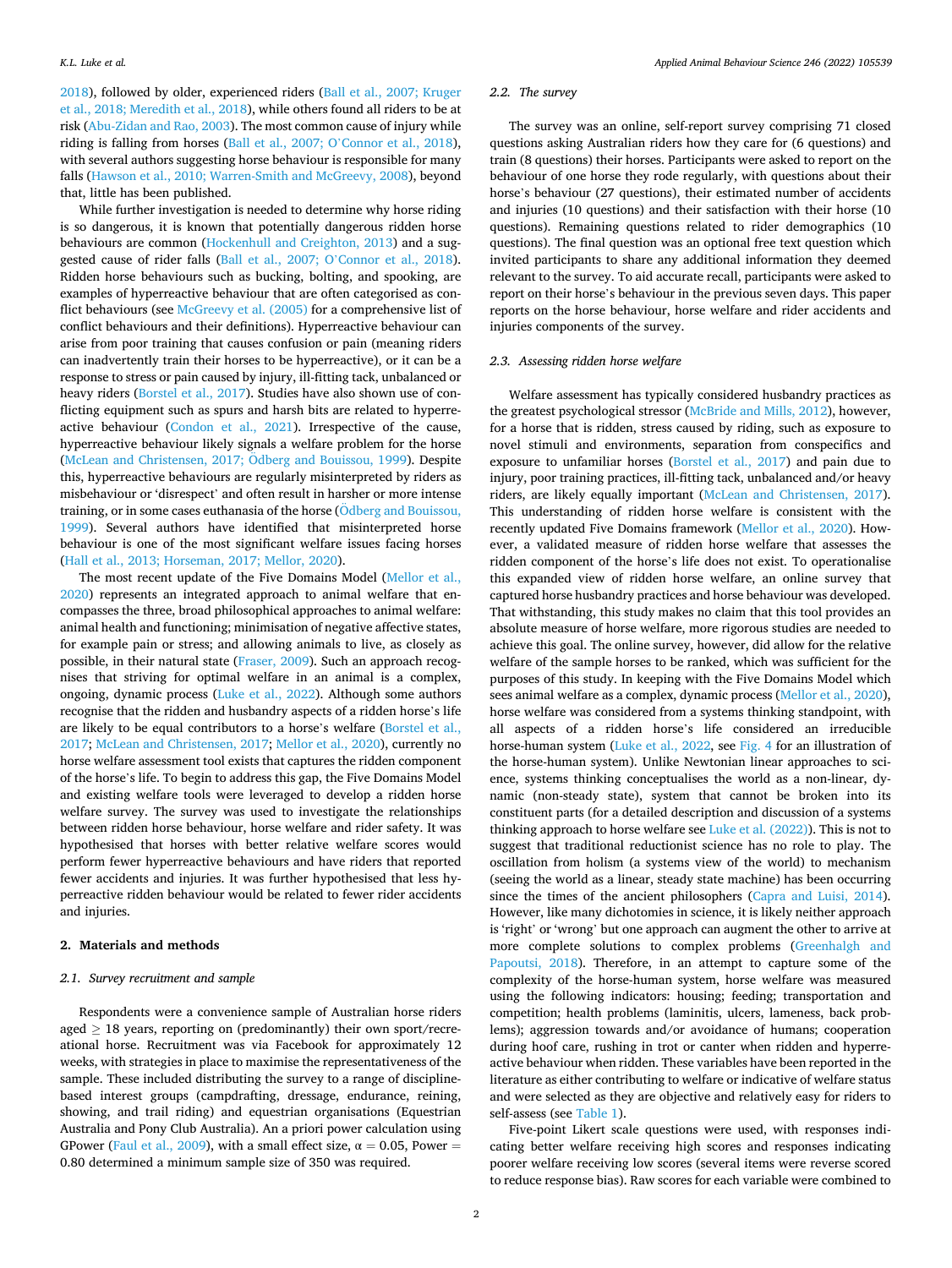#### <span id="page-2-0"></span>**Table 1**

Management practices, medical conditions and behavioural signals used to assess ridden horse welfare (in alphabetical order).

| Management factors                                                             | Medical<br>conditions                                         | Signals during<br>handling                                      | Signals during<br>riding                                                                                                                                                                                                                         |  |
|--------------------------------------------------------------------------------|---------------------------------------------------------------|-----------------------------------------------------------------|--------------------------------------------------------------------------------------------------------------------------------------------------------------------------------------------------------------------------------------------------|--|
| Competition<br>(Jones & McGreevy,<br>2010; Borstel<br>et al., 2017)<br>Feeding | <b>Back soreness</b><br>(Buckley<br>et al., 2013)<br>Lameness | Aggression<br>(AWIN, 2015;<br>Fureix et al.,<br>2010)<br>Apathy | Bolting<br>(Dyson et al., 2018a;<br>McLean and<br>Christensen, 2017)<br>Bucking                                                                                                                                                                  |  |
| (Lesimple, 2020)                                                               | (AWIN, 2015;<br>Lesimple,<br>2020)                            | (AWIN, 2015;<br>Fureix et al.,<br>2010)                         | (Dyson et al., 2018a;<br>McLean and<br>Christensen, 2017)                                                                                                                                                                                        |  |
| Housing                                                                        | Laminitis                                                     | Avoiding<br>humans                                              | Difficulty stopping                                                                                                                                                                                                                              |  |
| (Lesimple, 2020)                                                               | (Buckley,<br>2009;<br>Lesimple,<br>2020)                      | (AWIN, 2015)                                                    | (Dyson et al.,<br>2018a)                                                                                                                                                                                                                         |  |
| Transportation                                                                 | Ulcers                                                        | Hoof handling                                                   | Ears back during<br>transitions                                                                                                                                                                                                                  |  |
| (Jones & McGreevy,<br>2010; Padalino<br>et al., 2018)                          | (Lesimple,<br>2020)                                           | (Mansmann<br>et al., 2011)                                      | (Dyson et al., 2018a;<br>Fureix et al., 2010)                                                                                                                                                                                                    |  |
|                                                                                |                                                               | Stereotypy<br>(AWIN, 2015;<br>Lesimple, 2020)                   | Rearing<br>(Dyson et al., 2018a;<br>McLean and<br>Christensen, 2017)                                                                                                                                                                             |  |
|                                                                                |                                                               | Undesirable<br>behaviour<br>(handling)                          | Rushing                                                                                                                                                                                                                                          |  |
|                                                                                |                                                               | (AWIN, 2015)                                                    | (Dyson et al.,<br>2018a)<br>Saddle slip<br>(Greve & Dyson,<br>2014;Borstel et al.,<br>2017)<br>Spooking<br>(Dyson et al., 2018a;<br>McLean and<br>Christensen, 2017)<br>Undesirable<br>behaviour (ridden)<br>(Hockenhull and<br>Creighton, 2013) |  |

Undesirable behaviour (ridden) was defined using the criteria from [Hockenhull](#page-6-0)  [and Creighton \(2013\)](#page-6-0) as behaviours including: move off before asked when rider mounts, pull/lean on the bit, jog when asked to walk, resist slowing, spook.down when asked, trip or stumble, canter onthe wrong leg, rush over jumps, buck or pigroot, resist turning when asked, refuse to move forward when asked, stop at jumps, run out when jumping, rear, bolt.

create a relative horse welfare score (RWS) for each horse. The range of possible RWS scores was 0–84, with 0 indicating poorer welfare and 84 indicating higher welfare.

## *2.4. Assessing rider accidents and injuries*

Falling from the horse is the most common cause of rider injury [\(Ball](#page-6-0)  [et al., 2007; Hawson et al., 2010; O](#page-6-0)'Connor et al., 2018), therefore, riders were asked to report on falls and near-miss falls while riding in the previous 12 months. Riders also reported their riding injuries in the last seven days (to maximise measure sensitivity) and their estimated number of injuries in the last 12 months to capture less frequent, but potentially more serious injuries. Accident and injury data were scored as continuous variables, with the seven day and 12-month scores combined to create a composite accident and injury score for each rider.

#### *2.5. Data analysis*

The relative horse welfare score (RWS) and rider accident and injury score were non-normally distributed continuous variables, so nonparametric tests were used to analyse the data. Variable-level comparisons were made using Spearman rank correlations and group comparisons used Kruskal-Wallis H tests. Hypotheses were one-directional, so one-tailed tests were used. The significance level was p *<* 0.05. Approximately 13 records (3%) had missing data, typically this was for questions towards the end of the survey. Missing data that contributed to the RWS was imputed using the median score for the variable. No imputation was undertaken for other variables. SPSS (IBM) version 26 for Windows [\(IBM Corporation, 2019\)](#page-6-0) was used for all analyses.

#### **3. Results**

#### *3.1. Horse and rider demographics*

There were 427 completed surveys, respondents were mostly female (94.4%), aged 44.3 years (SD 13.9). Riders of all competency levels participated: 2.8% beginner (less than 60 h of lessons and/or other riding and/or still working on balance at canter), 7% novice (over 60 h of lessons and/or other riding and/or feel balanced at canter), 48.9% intermediate (over 200 h of lessons and/or other riding and have ridden several different horses), 37.9% advanced (competing/training at an advanced level and/or extensive experience training green/inexperienced horses), and 3.3% professional rider. Eighty-one per cent of all respondents belonged to an equestrian organisation. Equestrian organisations included Equestrian Australia, Pony Club Australia, Horse Riding Clubs Association of Victoria, Mounted Games Association, Sport Horse Racing Australia, Polocrosse Association of Australia, Australian Trail Horse Riders Association, plus various discipline-specific clubs (for example, working equitation, campdrafting, trail riding, endurance riding and show jumping) and breed societies (for example, Australian Quarter Horse Association, Australian Stock Horse Association). Mean horse age was 11.5 years (SD 4.9), with thoroughbreds (24.6%), warmbloods (18.3%) and Australian stock horses (9.8%) the most common breeds ([Table 2](#page-3-0)).

## *3.2. Horse welfare: the relative welfare score*

Respondents scored their horse for each of the variables in Table 1, these scores were added together to create a relative horse welfare score (RWS). Based on the welfare signals included in the survey, a hypothetical horse with good welfare (that is, a horse with a high RWS) would live in a paddock with one or more conspecifics; would not have a sore back, lameness, ulcers or stereotypies; would be caught easily; would not show aggression towards humans nor signs of depression or apathy; and would not exhibit hyperreactive behaviour under saddle. The median RWS was 71.0 (IQR 10.0).

## *3.3. Horse behaviour and horse welfare*

The majority of horses (59%) performed one or more hyperreactive behaviours in the seven days prior to the survey. Of these, 50.8% spooked, 22.5% bucked, 4.0% bolted and 4.0% reared. Relative horse welfare score and ridden hyperreactive behaviour were significantly negatively related ( $r = -0.55$ ,  $p < 0.001$ ), as horse welfare score increased, the frequency of horse hyperreactive behaviour decreased ([Fig. 1\)](#page-3-0). Horse age was weakly related to ridden hyperreactive behaviour  $(r = -0.21, p < 0.001)$ , with older horses performing fewer hyperreactive behaviours. Similarly, horse age and relative welfare score were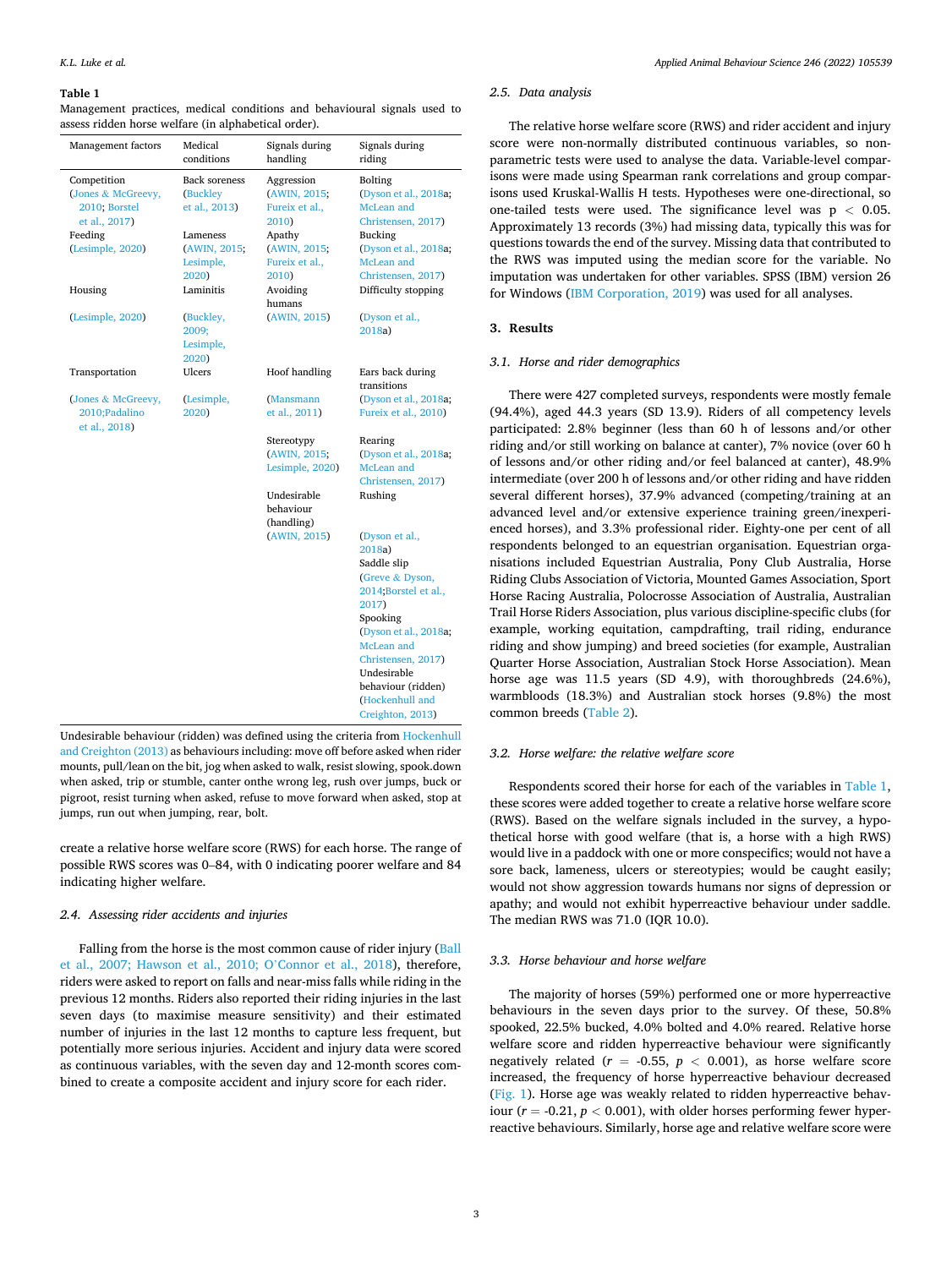#### <span id="page-3-0"></span>**Table 2**

Details of horse and rider demographics, rider's preferred discipline and equestrian organisation membership.

| Demographic                                       | N(%)                   | Mean (SD) |
|---------------------------------------------------|------------------------|-----------|
| Rider age (years)                                 |                        | 44.3      |
|                                                   |                        | (13.9)    |
| Female                                            | 403                    |           |
|                                                   | (94.4)                 |           |
| Male                                              | 24(5.6)                |           |
| Own horse                                         | 367                    |           |
|                                                   | (85.9)                 |           |
| Length of partnership with the horse              |                        |           |
| Less than 6 months                                | 29(6.8)                |           |
| 6-12 months<br>$1-2$ years                        | 41 (9.6)               |           |
| 3-4 years                                         | 70 (16.5)<br>85 (20.0) |           |
| 5-6 years                                         | 56 (13.2)              |           |
| More than 6 years                                 | 144                    |           |
|                                                   | (33.9)                 |           |
| Member of equestrian organisation                 | 347                    |           |
|                                                   | (81.3)                 |           |
| Rider competency (self-report)                    |                        |           |
| Beginner                                          | 12(2.8)                |           |
| Novice                                            | 30(7.0)                |           |
| Intermediate                                      | 209                    |           |
|                                                   | (48.9)                 |           |
| Advanced                                          | 162                    |           |
|                                                   | (37.9)                 |           |
| Professional                                      | 14(3.3)                |           |
| Discipline                                        |                        |           |
| Dressage                                          | 140                    |           |
|                                                   | (32.9)                 |           |
| Trail riding                                      | 118<br>(27.7)          |           |
| Eventing                                          | 48 (11.2)              |           |
| Show jumping                                      | 24(5.6)                |           |
| Endurance                                         | 16 (3.8)               |           |
| Western                                           | 14 (3.0)               |           |
| Show horse                                        | 12(2.8)                |           |
| Camp drafting/team penning                        | 7(1.6)                 |           |
| Polocrosse/Mounted Games                          | 7(1.6)                 |           |
| Working equitation                                | 6(1.4)                 |           |
| Breaking/starting/retraining                      | 5(1.2)                 |           |
| Other                                             | 30(7.0)                |           |
| Horse age (years)                                 |                        | 11.5(4.9) |
| Horse breed                                       |                        |           |
| Thoroughbred                                      | 105                    |           |
|                                                   | (24.6)                 |           |
| Warmblood                                         | 83 (19.4)              |           |
| <b>Australian Stock Horse</b>                     | 45 (10.5)              |           |
| <b>Quarter Horse</b><br>Arabian and arabian cross | 43 (10.1)<br>30(7.0)   |           |
| Clydesdale/Percheron/Heavy horse and heavy horse  | 25(5.9)                |           |
| crosses                                           |                        |           |
| Thoroughbred crosses/Warmblood crosses            | 22(5.2)                |           |
| Standardbreds                                     | 17(4.0)                |           |
| Cobs and cob crosses                              | 13 (2.6)               |           |
| Pony breeds                                       | 12 (2.8)               |           |
| Welsh                                             | 11 (2.6)               |           |
| Connemara                                         | 5(1.2)                 |           |
| Brumby                                            | 4(0.9)                 |           |
| Other <sup>a</sup>                                | 12(2.8)                |           |
|                                                   |                        |           |

Other included: Mixture of listed disciplines (majority), Pony Club, trick riding, vaulting, mustering, stock horse challenge, team sorting, team penning, hunting. a Other included: Cross breed, American Saddlebred, Unknown, Mixed, and Tenessee Walking Horse

related ( $r = 0.23$ ,  $p < 0.001$ ), with older horses having slightly better welfare.

## *3.4. Rider accidents and injuries*

In the previous 12 months, 41% (175) of riders reported a fall, 57%



Fig. 1. Ridden hyperreactive behaviour was significantly negatively correlated (Spearman rank correlation) with horse welfare  $(p < 0.001)$ .



**Fig. 2.** Rider accidents and injuries were significantly negatively correlated (Spearman rank correlation) with relative horse welfare score  $(p < 0.001)$ .

(244) reported a near-miss fall, with 67% (281) of riders reporting at least one fall or near miss. In the same period, 42% (180) reported an injury while 13% (57) reported an injury in the last seven days. Most falls were due to horse behaviour (75%), with only 19% of riders reporting falls due to losing balance, equipment failure or another external cause (6%). Of falls caused by horse behaviour, 84% were due to hyperreactive behaviour. Of the 16% of accidents caused by horse behaviour that was not deemed hyperreactive behaviour, most were due to horse trips or falls, followed by awkward striding to a jump and/or awkward jump over a fence.

## *3.5. Horse behaviour, horse welfare and rider safety*

A significant negative relationship was found between relative horse welfare score and rider accidents and injuries  $(r = -0.37, p < 0.001,$ Spearman rank correlation, Fig. 2). Ridden hyperreactive behaviour was significantly and positively correlated with rider accidents and injuries  $(r = 0.34, p < 0.001$ , Spearman rank correlation). However, horse age was not related to accidents and injuries ( $p > 0.05$ ).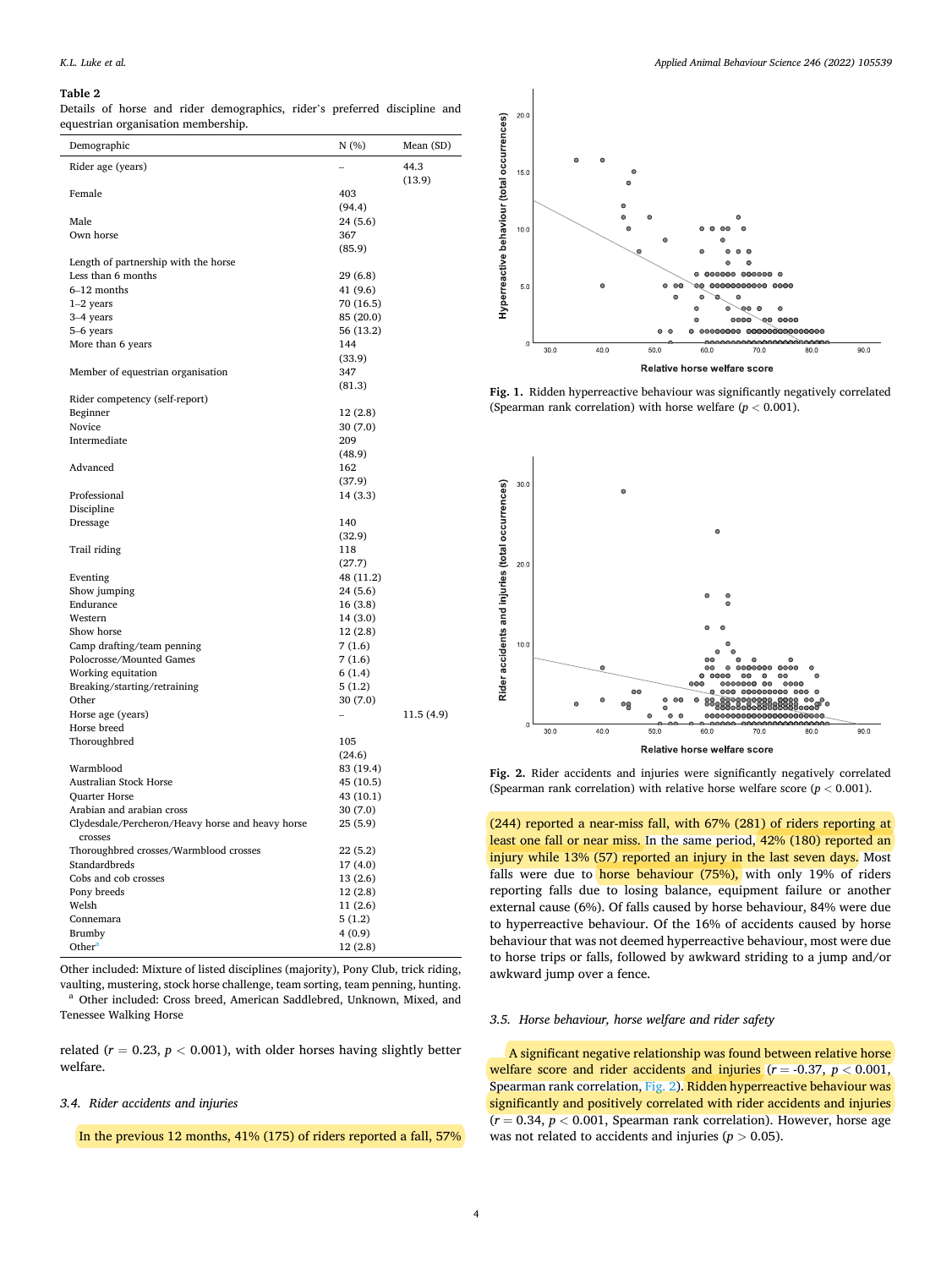

**Fig. 3.** No relationship was found between relative horse welfare score and rider competency level using a  $(p > 0.05, n = 427,$  Kruskal Wallis H test). (Note: circles and asterisks identify outliers in the sample). Rider competency levels were defined as follows: Beginner: Less than 60 h of lessons and/or other riding and/or still working on balance at canter; Novice: Over 60 h of lessons and/or other riding and/or feel balanced at canter; Intermediate:Over 200 h of lessons and/or other riding and have ridden several different horses, Advanced: Riders competing/training at an advanced level and/or extensive experience training green/inexperienced horses; Professional: Riders who ride professionally as a career.

### *3.6. Rider competency, rider safety and horse welfare*

Horse welfare score did not differ across rider competency levels (Kruskal Wallis H test,  $p > 0.09$ , Fig. 3). Consistent with this finding, rider accidents and injuries also did not differ across rider competency levels (Kruskal Wallis H test, *p >* 0.09).

## **4. Discussion**

Horse behaviour and horse welfare are related to rider safety. Riders reported horse behaviour to be the cause of the majority of falls and the majority of horses performed one or more hyperreactive behaviours in the week before the survey. Most participants reported at least one accident, near-miss or injury in the previous 12 months, confirming the dangers of horse riding ([Kreisfeld and Harrison, 2020; Pounder, 1984](#page-6-0)). Horse welfare was unrelated to rider competency level. Surprisingly, numbers of horse-related accidents and injuries were the same for riders of all competency levels. These results raise many questions surrounding horse care and training practices, the measurement of ridden horse welfare and horse-related safety initiatives.

This is perhaps the first study to show a relationship between horse welfare, horse behaviour and rider accidents and injuries. The poor welfare outcomes of many routine horse care and training practices have been raised by equitation scientists for several decades (for example, [McLean, 2013](#page-6-0); Odberg [and Bouissou, 1999\)](#page-7-0). One signal of poor welfare in ridden horses is hyperreactive behaviour [\(McLean and Christensen,](#page-6-0)  [2017\)](#page-6-0). Our finding that almost 60% of horses performed one or more hyperreactive behaviours in the week prior to the survey supports their concerns and suggests a serious welfare problem may exist among Australian riding horses. Moreover, finding that horse welfare, horse behaviour and human safety are interrelated, combined with the high frequency of hyperreactive behaviour reported in this study, might explain (to some extent) the poor safety record of the Australian horse industry [\(Gordon, 2001](#page-6-0)).

The high levels of hyperreactivity found in this study raise the questions of why is it so prevalent and what can be done to reduce it? Hyperreactivity occurs when a horse is exposed to intolerable aversive stimuli (pain) ([McLean and Christensen, 2017](#page-6-0)) or stress ([Borstel et al.,](#page-6-0)  [2017\)](#page-6-0) and is an attempt to relieve that pain or stress. When ridden, the horse can experience pain from injuries [\(Dyson et al., 2018; Lesimple](#page-6-0)  [et al., 2016](#page-6-0)), harsh bits or harsh use of bits ([Mellor, 2020\)](#page-6-0), concurrent and excessive use of conflicting equipment such as spurs and harsh bits ([Condon et al., 2021\)](#page-6-0), ill-fitting tack and/or an unbalanced or heavy rider [\(Borstel et al., 2017\)](#page-6-0), as well as poorly timed, excessive or inappropriate use of negative reinforcement or punishment ([McLean and](#page-6-0)  [Christensen, 2017\)](#page-6-0). Furthermore, ridden horses are regularly exposed to stress-inducing novel stimuli, situations or environments inducing neophobia (for example when horses are taken out to competitions, attend lessons or equestrian club activities), separation from conspecifics and/or proximity to unfamiliar horses and transportation ([Borstel et al.,](#page-6-0)  [2017\)](#page-6-0). An owner has direct control over the use of conflicting, harsh or ill-fitting equipment, their level of knowledge and skill in selecting and applying training practices and the frequency with which horses are exposed to stressful situations. Therefore, recognition, minimisation and/or remediation of these factors represents an opportunity for owners to improve not only their horse's welfare but their own safety.

Rider competence was unrelated to accidents and injuries and, somewhat surprisingly, horse welfare. Finding no relationship between rider competence and safety is consistent with previous research [\(Ball](#page-6-0)  et al., 2007; O'[Connor et al., 2018](#page-6-0)). However, the lack of benefit to horses of having a competent rider suggests the known shortcomings of many horse care and training practices are either unrecognised or ignored by competent riders, something others have highlighted ([Bergmann, 2020; McLean, 2013; Mellor, 2020](#page-6-0)). Advanced and professional riders often teach less competent riders either independently or through equestrian organisations. Therefore, an opportunity exists for equestrian organisations to adopt a leadership position by revisiting their rules and training programs to ensure practices related to poor horse welfare are replaced with practices that deliver good horse welfare. For example, practices such as over-tightened nosebands [\(Fenner](#page-6-0)  [et al., 2016; Uldahl and Clayton, 2019](#page-6-0)) and riding horses with their head behind the vertical ([Borstel et al., 2017; McLean and Christensen, 2017](#page-6-0); [Zebisch et al., 2014](#page-7-0)) are known to cause pain and stress to horses. Research has shown that these practices can be significantly reduced by equestrian organisations changing and enforcing their rules [\(Doherty](#page-6-0)  [et al., 2017; Luke et al., 2021; Visser et al., 2019\)](#page-6-0). Initiatives by equestrian organisations to exclude practices that lead to poor horse welfare (as evidenced by hyperreactive behaviours) may not only improve rider safety but may well produce additional industry benefits such as reduced insurance costs to members (which are often substantial) [\(Meggitt, 2017](#page-6-0)) and improved community acceptability ([ISES,](#page-6-0)  [2021\)](#page-6-0).

Recognising that behaviours indicative of reduced horse welfare are related to human safety creates numerous opportunities to improve both. Traditional horse-related safety approaches have focused primarily on technological innovations such as improved helmets and bodyprotecting vests [\(Thompson et al., 2015\)](#page-7-0). Innovations in personal protective equipment no doubt play an important role in improving horse-related safety, however, they afford the lowest level of protection according to the hierarchy of control [\(Safe Work Australia, 2021](#page-7-0)). These findings create opportunities at the higher level of protection, which is risk reduction [\(Safe Work Australia, 2021\)](#page-7-0). The diverse range of indicators used to assess ridden horse welfare in this study ([Table 1](#page-2-0)) reflects the complex nature of ridden horse-human interactions. One conceptualisation attempting to highlight this complexity, and the dynamic nature of welfare emphasised in the Five Domains Model ([Mellor](#page-6-0)  [et al., 2020\)](#page-6-0), is the horse-human system depicted in [Fig. 4](#page-5-0) (for a detailed discussion of the systems thinking approach to horse welfare underpinning [Fig. 4](#page-5-0), see [Luke et al., 2022](#page-6-0)). The horse-human system contends that changes in horse care or training resulting in improved welfare will be reflected in positive horse behaviour (calm, cooperative, predictable), which in turn offers human safety gains. Conversely, changes in care and training that reduce horse welfare will result in negative horse behaviour (hyperreactive, aggressive, unpredictable) and increase human risk. Each iteration of this cycle, that is, each time a person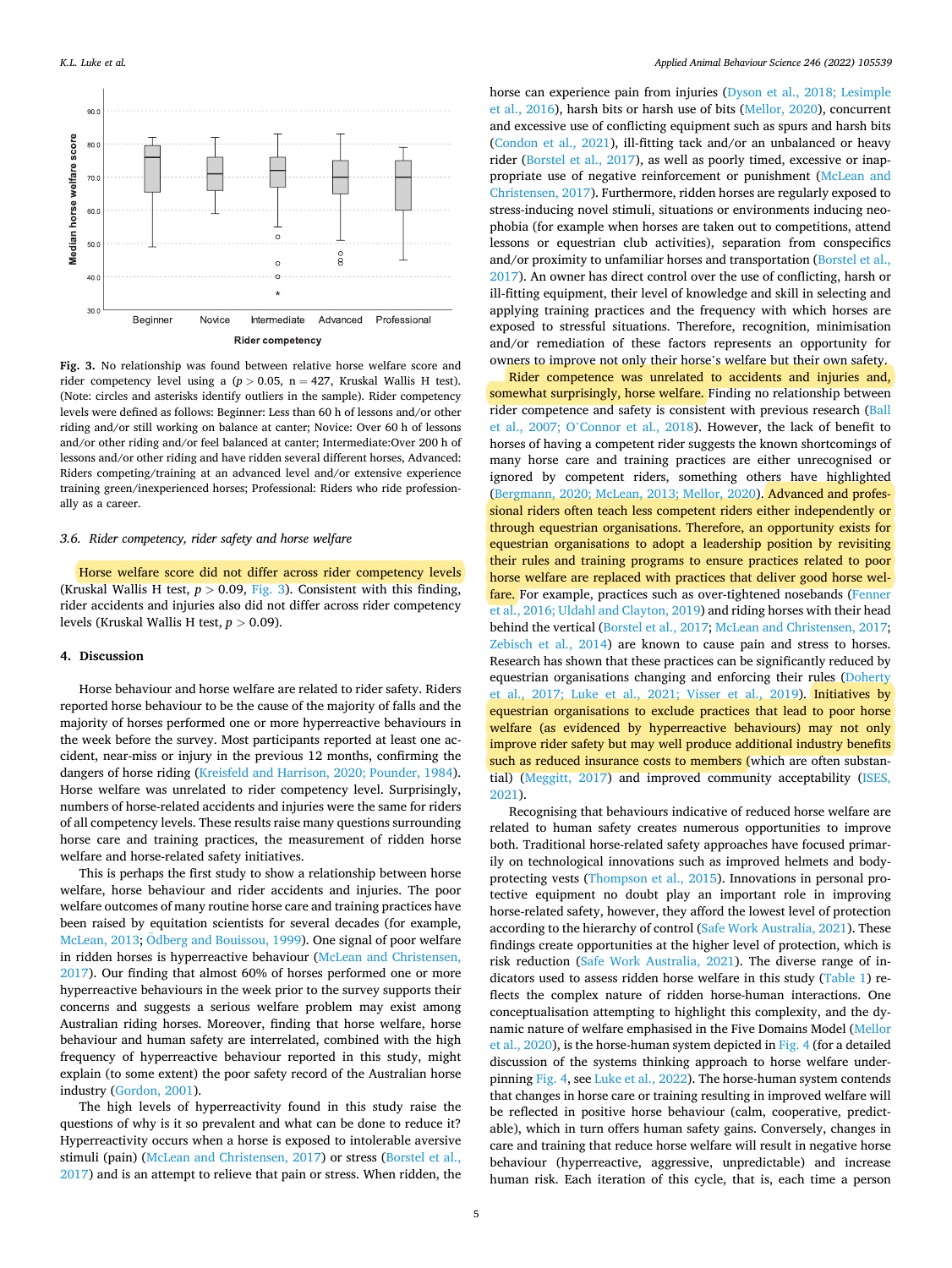<span id="page-5-0"></span>

Fig. 4. The Horse-Human System. A simplified schematic illustrating the pivotal role of horse care and training practices in determining horse welfare and human safety. Each node represents a broad construct within the system, beneath which are innumerable elements and interconnections (for more detail see Luke [et al., 2022](#page-6-0)).

interacts with their horse, presents an opportunity to improve or diminish their horse's welfare and thus their own safety. When combined with traditional safety approaches, the findings of this research have the potential to deliver meaningful safety gains in an industry where solutions to this problem have been elusive.

While providing evidence of a relationship between horse behaviour, horse welfare and human safety, this study was not without limitation. Data were self-reported from a convenience sample. Despite this, the horse and rider demographics were broadly consistent with other similar online studies [\(Hockenhull and Creighton, 2013; Ikinger et al., 2016;](#page-6-0)  [Merkies et al., 2018](#page-6-0)). Self-report data may be biased in terms of social desirability; however, the anonymity of online surveys can minimise this distortion ([Fricker and Schonlau, 2002](#page-6-0)). Another concern is the retrospective nature of the accident and injury data, where balancing the accuracy of recall and sensitivity of the measure is challenging ([Stull](#page-7-0)  [et al., 2009\)](#page-7-0). This study attempted to optimise this balance by asking participants to report injuries over the previous 12 months, and, to increase sensitivity, also report injuries over the previous seven days. Horse-human interactions are complex, and a retrospective, self-report survey might not be a particularly sensitive or sophisticated measure, however care was taken to select welfare indicators and behaviours easily identified and quantified by a lay owner ([AWIN, 2015; AWIN](#page-6-0)  [Italy, 2021](#page-6-0)). Notwithstanding these limitations, our results consistently supported our hypotheses using an appropriately sized sample, suggesting that horse behaviour and horse welfare are indeed related to human safety and that this is an area worthy of more rigorous investigation. Furthermore, the self-report nature of this study demonstrates it is possible to develop tools for riders that are accessible and sensitive enough to detect changes in horse welfare status that may warn of danger in the saddle.

The notion that horse behaviour and horse welfare are related to human safety intuitively makes sense and has been proposed by scholars over several decades (Odberg and Bouissou, 1999; Warren-Smith and [McGreevy, 2008](#page-7-0)). While recognising that horses are large and accidents happen, this study challenges the belief that horse-riding must be dangerous, and riders must accept getting hurt [\(Thompson et al., 2015](#page-7-0)). Instead, it offers a new approach that invites riders, owners and equestrian organisations to re-think common horse care and training practices that result in poor horse welfare. Not only do these practices harm

horses, but we now know they harm riders. Hyperreactive behaviour, a signal of poor welfare, is related to (among other things), poor training methods, indicating research investigating not only riders' knowledge of learning theory but also its application, is warranted. Having shown that it is possible for riders to self-assess their horse's welfare, equipping riders with a tool to assess their horse's welfare status could begin to raise their awareness of the welfare impacts (positive and negative) of their horse care and training practices. Additionally, the development of tools that allow riders to accurately interpret their horse's behaviour may begin to address one of the most significant welfare issues facing horses, which is the misinterpretation of pain and/or stress behaviour ([Horseman, 2017\)](#page-6-0). The flow-on effects of the increased salience of their horse's welfare and accurate interpretation of their horse's behaviour, coupled with recognising that horse welfare and their own safety are connected, may encourage the adoption of practices that enhance the welfare of horses and likewise, their riders.

# **Source of funding**

This research did not receive any specific grant from funding agencies in the public, commercial, or not-for-profit sectors.

# **CRediT authorship contribution statement**

Karen Luke: Conception and design of the study; Acquisition, Analysis and interpretation of data, Drafting the article. Tina McAdie Bradley Smith and Amanda Warren-Smith: Analysis and interpretation of data, Critical review for intellectual content and editing.

## **Declaration of Competing Interest**

The authors declare that they have no known competing financial interests or personal relationships that could have appeared to influence the work reported in this paper.

# **Data Availability**

Data are available on request from the authors.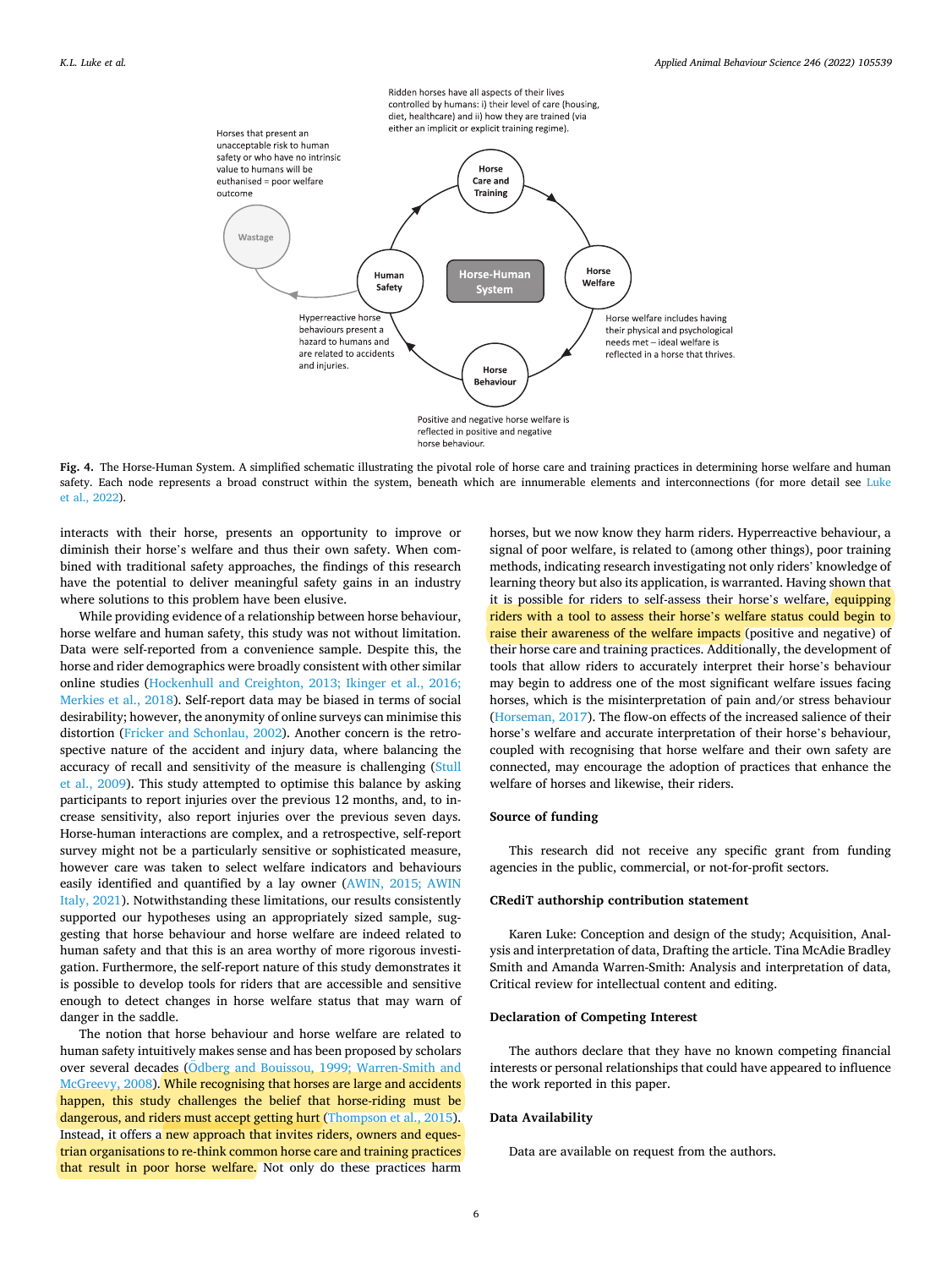#### *Applied Animal Behaviour Science 246 (2022) 105539*

## <span id="page-6-0"></span>**Acknowledgements**

The authors would like to thank the anonymous peer reviewers for their helpful feedback on an earlier version of this manuscript and members of the Australian horse community who generously contributed their time to complete the detailed survey.

#### *Ethical animal research*

No animals were used in this research.

## *Informed consent*

This project received human ethics clearance from Central Queensland University Human Ethics Committee (ethics approval number 0000022790) and all participants provided electronic informed consent before completing the survey.

#### **References**

- Abu-Kishk, I., Klin, B., Gilady-Doron, N., Jeroukhimov, I., Eshel, G., 2013. Hospitalization due to horse-related injuries: has anything changed? a 25 year survey. Isr. Med. Assoc. J. 15, 235-238. (https://www.ima.org.il/Medicin [IMAJ/viewarticle.aspx?aid](https://www.ima.org.il/MedicineIMAJ/viewarticle.aspx?aid=2214)=2214〉.
- Abu-Zidan, F.M., Rao, S., 2003. Factors affecting the severity of horse-related injuries. Injury 34 (12), 897–900. [https://doi.org/10.1016/s0020-1383\(03\)00054-8](https://doi.org/10.1016/s0020-1383(03)00054-8).
- Acton, A.S., Gaw, C.E., Chounthirath, T., Smith, G.A., 2020. Nonfatal horse-related injuries treated in emergency departments in the United States, 1990-2017. Am. J. Emerg. Med. 38 (6), 1062-1068. https://doi.org/10.1016/j.ajem.2019.15836.
- AWIN, 2015 , AWIN welfare assessment protocol for horses. https://doi.org/10.13130/ AWIN\_HORSES\_2015.
- AWIN Italy, 2021 , AWINHorse. 〈[https://play.google.com/store/apps/details?id](https://play.google.com/store/apps/details?id=com.daia.awinhorse&hl=en_US&gl=US)=com. [daia.awinhorse](https://play.google.com/store/apps/details?id=com.daia.awinhorse&hl=en_US&gl=US)&hl=en\_US&gl=US〉.
- Ball, C.G., Ball, J.E., Kirkpatrick, A.W., Mulloy, R.H., 2007. Equestrian injuries: incidence, injury patterns, and risk factors for 10 years of major traumatic injuries. Am. J. Surg. 193 (5), 636–640. <https://doi.org/10.1016/j.amjsurg.2007.01.016>. Barber, H.M., 1973. Horse-play: survey of accidents with horses. Br. Med. J. 3 (5879),
- 532–534. [https://doi.org/10.1136/bmj.3.5879.532.](https://doi.org/10.1136/bmj.3.5879.532) Bergmann, I., 2020. Naturalness and the legitimacy of Thoroughbred racing: a photo-
- elicitation study with industry and animal advocacy informants. Animals 10 (9), 1513. https://doi.org/10.3390/ani1009151
- Borstel, K.önig v, Visser, U., Hall, C, E.K., 2017. Indicators of stress in equitation. Appl. Anim. Behav. Sci. 190, 43–56. [https://doi.org/10.1016/j.applanim.2017.02.018.](https://doi.org/10.1016/j.applanim.2017.02.018)
- [Buckley, P., 2009. Epidemiological studies of health and performance in Pony Club](http://refhub.elsevier.com/S0168-1591(21)00326-9/sbref8)  [horses. PhD Thesis, The University of Queensland](http://refhub.elsevier.com/S0168-1591(21)00326-9/sbref8).
- Buckley, P., Morton, J., Buckley, D., Coleman, G., 2013. Misbehaviour in Pony Club horses: incidence and risk factors. Equine Veterinary Journal 45 (1), 9–14. [https://](https://doi.org/10.1111/j.2042-3306.2011.00541.x)  [doi.org/10.1111/j.2042-3306.2011.00541.x.](https://doi.org/10.1111/j.2042-3306.2011.00541.x)
- Capra, F., Luisi, P.L., 2014. The Systems View of Life: A Unifying Vision. Cambridge University Press. <https://doi.org/10.1017/CBO9780511895555>.
- Chitnavis, J.P., Gibbons, C.L., Hirigoyen, M., Lloyd Parry, J., Simpson, A.H., 1996. Accidents with horses: what has changed in 20 years? Injury 27 (2), 103–105. [https://doi.org/10.1016/0020-1383\(95\)00176-x](https://doi.org/10.1016/0020-1383(95)00176-x).
- Condon, V.M., McGreevy, P.D., McLean, A.N., Williams, J.M., Randle, H., 2021. Associations between commonly used apparatus and conflict behaviours reported in the ridden horse in Australia. J. Vet. Behav. [https://doi.org/10.1016/j.](https://doi.org/10.1016/j.jveb.2021.10.014)  [jveb.2021.10.014](https://doi.org/10.1016/j.jveb.2021.10.014).
- Dekker, R., van Der Sluis, C., Kootstra, J., Groothoff, J.W., Eisma, W., Ten Duis, H., 2004. Long-term outcome of equestrian injuries in children. Disabil. Rehabilit. 26 (2), 91–96. [https://doi.org/10.1080/09638280310001629688.](https://doi.org/10.1080/09638280310001629688)
- Doherty, O., Casey, V., McGreevy, P., Arkins, S., 2017. Noseband use in equestrian sports – an international study. PLoS One 12 (1), e0169060. [https://doi.org/10.1371/](https://doi.org/10.1371/journal.pone.0169060)  [journal.pone.0169060](https://doi.org/10.1371/journal.pone.0169060).
- Dyson, S., Berger, J.M., Ellis, A.D., Mullard, J., 2018. Behavioral observations and comparisons of nonlame horses and lame horses before and after resolution of lameness by diagnostic analgesia. J. Vet. Behav. 26, 64-70. https://doi.org/ [10.1016/j.jveb.2018.05.001](https://doi.org/10.1016/j.jveb.2018.05.001).
- Faul, F., Erdfelder, E., Buchner, A., Lang, A.G., 2009. Statistical power analyses using G\*Power 3.1: tests for correlation and regression analyses. Behav. Res. Methods 41 (4), 1149–1160. [https://doi.org/10.3758/BRM.41.4.1149.](https://doi.org/10.3758/BRM.41.4.1149)
- Fenner, K., Yoon, S., White, P., Starling, M., McGreevy, P., 2016. The effect of noseband tightening on horses' behavior, eye temperature, and cardiac responses. PLoS One 11 (5), e0154179. <https://doi.org/10.1371/journal.pone.0154179>.
- Fraser, D., 2009. Assessing animal welfare: different philosophies, different scientific approaches. Zoo Biol. 28 (6), 507–518. [https://doi.org/10.1002/zoo.20253.](https://doi.org/10.1002/zoo.20253)
- Fricker, R.D., Schonlau, M., 2002. Advantages and disadvantages of internet research surveys: evidence from the literature. Field Methods 14 (4), 347–367. [https://doi.](https://doi.org/10.1177/152582202237725)  [org/10.1177/152582202237725](https://doi.org/10.1177/152582202237725).
- Fureix, C., Menguy, H., Hausberger, M., 2010. Partners with bad temper: reject or cure? A study of chronic pain and aggression in horses. PloS One 5 (8). [https://doi.org/](https://doi.org/10.1371/journal.pone.0012434)  [10.1371/journal.pone.0012434.](https://doi.org/10.1371/journal.pone.0012434)
- Gordon, J., 2001. The Horse Industry: Contributing to The Australian Economy. Rural Industries Research and Development Corporation. Barton, pp. 1–66. 〈[https://www.](https://www.agrifutures.com.au/product/the-horse-industry-contributing-to-the-australian-economy/)  [agrifutures.com.au/product/the-horse-industry-contributing-to-the-australian-econo](https://www.agrifutures.com.au/product/the-horse-industry-contributing-to-the-australian-economy/)
- [my/](https://www.agrifutures.com.au/product/the-horse-industry-contributing-to-the-australian-economy/)).<br>Greenhalgh, T., Papoutsi, C., 2018. Studying complexity in health services research: desperately seeking an overdue paradigm shift. BMC Med. 16 (1) [https://doi.org/](https://doi.org/10.1186/s12916-018-1089-4) [10.1186/s12916-018-1089-4](https://doi.org/10.1186/s12916-018-1089-4).
- Greve, L., Dyson, S., 2014. The interrelationship of lameness, saddle slip and back shape in the general sports horse population. Equine Veterinary Journal 46 (6), 687–694. /doi.org/10.1111/evj.1222
- Hall, C., Huws, N., White, C., Taylor, E., Owen, H., McGreevy, P., 2013. Assessment of ridden horse behavior. J. Vet. Behav. 8 (2), 62–73. [https://doi.org/10.1016/j.](https://doi.org/10.1016/j.jveb.2012.05.005)  [jveb.2012.05.005](https://doi.org/10.1016/j.jveb.2012.05.005).
- Hawson, L.A., McLean, A.N., McGreevy, P.D., 2010. The roles of equine ethology and applied learning theory in horse-related human injuries. J. Vet. Behav. 5 (6), 324–338. <https://doi.org/10.1016/j.jveb.2010.06.001>.
- Hockenhull, J., Creighton, E., 2013. The use of equipment and training practices and the prevalence of owner-reported ridden behaviour problems in UK leisure horses. Equine Vet. J. 45 (1), 15–19. [https://doi.org/10.1111/j.2042-3306.2012.00567.x.](https://doi.org/10.1111/j.2042-3306.2012.00567.x)
- Horseman, S., 2017. The four priority welfare challenges. Equine Vet. Educ. 29 (8), 415–416. <https://doi.org/10.1111/eve.12729>.
- IBM Corporation, 2019 , IBM SPSS Statistics for Windows. In (Version 26.0) IBM Corp. Ikinger, C.-M., Baldamus, J., Spiller, A., 2016. Factors influencing the safety behavior of German equestrians: attitudes towards protective equipment and peer behaviors. Animals 6 (2), 14. <https://doi.org/10.3390/ani6020014>.
- (ISES), I. S. o. E. S, 2021, Newsletter. 〈[https://equitationscience.com/media/january-in](https://equitationscience.com/media/january-international-society-of-equation-science-newsletter)  [ternational-society-of-equation-science-newsletter](https://equitationscience.com/media/january-international-society-of-equation-science-newsletter)〉.
- Jones, B., McGreevy, P., 2010. Ethical equitation: Applying a cost-benefit approach. Journal of Veterinary Behavior 5 (4), 196–202. [https://doi.org/10.1016/j.](https://doi.org/10.1016/j.jveb.2010.04.001) [jveb.2010.04.001](https://doi.org/10.1016/j.jveb.2010.04.001).
- [Kreisfeld, R., Harrison, J.E., 2020. Hospitalised sports injury in Australia, 2016-17. Aust.](http://refhub.elsevier.com/S0168-1591(21)00326-9/sbref30)  [Inst. Health Welf. 1](http://refhub.elsevier.com/S0168-1591(21)00326-9/sbref30)–20. INJCAT 131.
- Kruger, L., Hohberg, M., Lehmann, W., Dresing, K., 2018. Assessing the risk for major injuries in equestrian sports. BMJ Open Sport Exerc. Med. 4 (1), 1–9. [https://doi.](https://doi.org/10.1136/bmjsem-2018-000408) [org/10.1136/bmjsem-2018-000408](https://doi.org/10.1136/bmjsem-2018-000408).
- Lesimple, C., 2020. Indicators of horse welfare: state-of-the-art. Animals 10 (2). [https://](https://doi.org/10.3390/ani10020294)  [doi.org/10.3390/ani10020294.](https://doi.org/10.3390/ani10020294)
- Lesimple, C., Fureix, C., Aube, L., Hausberger, M., 2016. Detecting and measuring back disorders in nonverbal individuals: the example of domestic horses. Anim. Behav. Cogn. 3 (3), 159–179. [https://doi.org/10.12966/abc.05.08.2016.](https://doi.org/10.12966/abc.05.08.2016)
- Luke, K. , Rawluk, A. , McAdie, T. , A key opportunity for improving horse welfare: the importance of rules in equestrian sport ISAE2021 54th Congress of International Society for Applied Ethol. Online 2021.〈https://www.applied-ethology.org/ISAE\_ Meetings.html〉.
- Luke, K., Rawluk, A., McAdie, T., 2022. A new approach to horse welfare based on systems thinking. Anim. Welf. 31, 37–49. [https://doi.org/10.7120/](https://doi.org/10.7120/09627286.31.1.004) [09627286.31.1.004](https://doi.org/10.7120/09627286.31.1.004).
- Mansmann, R., Currie, M., Correa, M., Sherman, B., vom Orde, K., 2011. Equine Behavior Problems—Around Farriery: Foot Pain in 11 Horses. Journal of Equine Veterinary Science 31 (1), 44–48. [https://doi.org/10.1016/j.jevs.2010.11.018.](https://doi.org/10.1016/j.jevs.2010.11.018)
- McBride, S.D., Mills, D.S., 2012. Psychological factors affecting equine performance. BMC Vet. Res. 8 (1), 180. [https://doi.org/10.1186/1746-6148-8-180.](https://doi.org/10.1186/1746-6148-8-180)
- McGreevy, P. , McLean, A. , Warren-Smith, A.K. , Goodwin, D. , Waran, N. , Defining the terms and processes associated with equitation P. McGreevy A. McLean A.K. Warren-Smith D. Goodwin N. Waran Proceedings of the 1st International Equitation Science Symposium 2005 10 43.
- McLean, A.N., 2013. Training the ridden animal: an ancient hall of mirrors. Vet. J. 196
- (2), 133–136. [https://doi.org/10.1016/j.tvjl.2012.10.031.](https://doi.org/10.1016/j.tvjl.2012.10.031) McLean, A.N., Christensen, J.W., 2017. The application of learning theory in horse training. Appl. Anim. Behav. Sci. 190, 18–27. [https://doi.org/10.1016/j.](https://doi.org/10.1016/j.applanim.2017.02.020) [applanim.2017.02.020.](https://doi.org/10.1016/j.applanim.2017.02.020)
- Meggitt, J. , 2017. The average cost of equine liability insurance. Retrieved 16 December 21 from 〈[https://bizfluent.com/info-8745397-average-cost-equine-liability-insuran](https://bizfluent.com/info-8745397-average-cost-equine-liability-insurance.html) [ce.html](https://bizfluent.com/info-8745397-average-cost-equine-liability-insurance.html)〉.
- Mellor, D.J., 2020. Mouth pain in horses: physiological foundations, behavioural indices, welfare implications, and a suggested solution. Animals 10 (4). [https://doi.org/](https://doi.org/10.3390/ani10040572) [10.3390/ani10040572.](https://doi.org/10.3390/ani10040572)
- Mellor, D.J., Beausoleil, N.J., Littlewood, K., McLean, A., McGreevy, P., Jones, B., Wilkins, C., 2020. The 2020 five domains model: including human-animal interactions in assessments of animal welfare. Animals 10 (10), 1870. [https://doi.](https://doi.org/10.3390/ani10101870)  [org/10.3390/ani10101870.](https://doi.org/10.3390/ani10101870)
- Meredith, L., Ekman, R., Brolin, K., 2018. Epidemiology of equestrian accidents: a literature review. Internet J. Allied Health Sci. Pract. 17 (1), Article 9. 〈[https://n](https://nsuworks.nova.edu/ijahsp/vol17/iss1/9/) [suworks.nova.edu/ijahsp/vol17/iss1/9/](https://nsuworks.nova.edu/ijahsp/vol17/iss1/9/)〉.
- Meredith, L., Brolin, K., Ekman, R., Thomson, R., 2019. Analyses of injuries to equestrians in a Swedish district over a 16–year period. Transl. Sports Med. 2 (5), 270–278. [https://doi.org/10.1002/tsm2.94.](https://doi.org/10.1002/tsm2.94)
- Merkies, K., Nakonechny, L., DuBois, C., Derisoud, E., 2018. Preliminary study on current perceptions and usage of training equipment by horse enthusiasts in Canada. J. Appl. Anim. Welf. Sci. 21 (2), 141–152. [https://doi.org/10.1080/](https://doi.org/10.1080/10888705.2017.1392301)  [10888705.2017.1392301](https://doi.org/10.1080/10888705.2017.1392301).